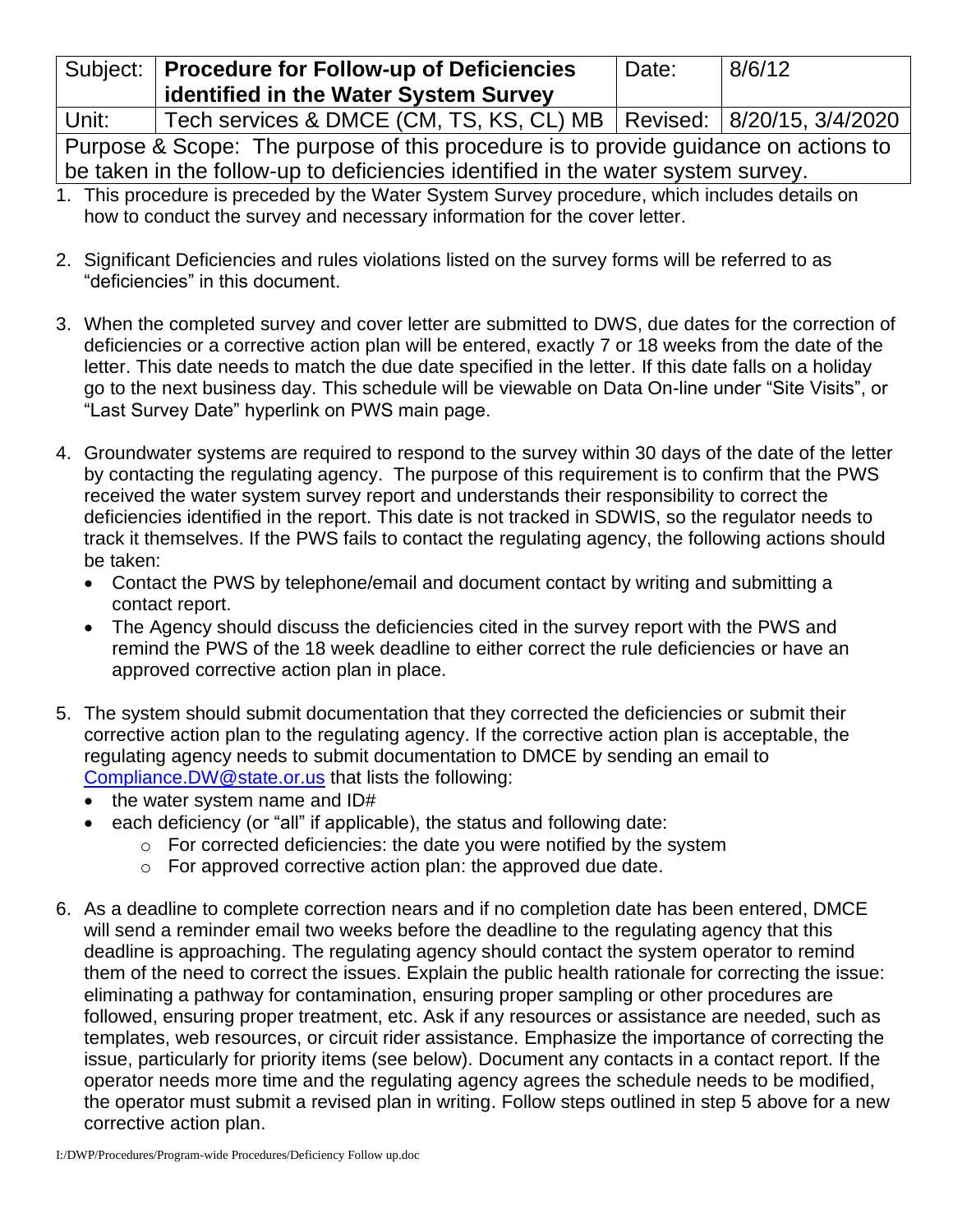- 7. Deficiencies do not have a point value associated to them and are not listed on the violations page or in the system score.
- 8. A tier 2 public notice is required within 30 days of missing a deadline of correcting a deficiency, or not submitting a corrective action plan. Reminding a system of this can help encourage compliance, as the system may not want to issue the public notice. However, violations will not be issued in SDWIS for not issuing a public notice.
- 9. If a due date is overdue by 1 month, DMCE will send a reminder email to the regulating agency that this deadline has passed. The regulating agency needs to continue to work with the water system to either correct the deficiencies and if needed be on a corrective action plan. Use the template letter found at the end of this procedure to follow up with the water system. To document when the follow-up letter was sent, enter the letter date into DWS Web Forms under Update Deficiencies. Select the water system, survey date, and add the letter date to the column titled Failure to Correct Deficiencies Letter Sent. If survey deficiencies have been resolved or a revised due date is given, add these dates to their respective columns to display on the water system's site visit page.
- 10.Formal enforcement by DWS will only be done for systems with priority deficiencies (see list in #11). Priority deficiencies will be presented in red on Data-Online. DWCE staff will review systems with uncorrected priority deficiencies and determine if formal enforcement is warranted. Enforcement, including issuing violations in SDWIS, will proceed as workload allows. The regulating agency may advise DMCE if they feel certain situations are more serious and enforcement would result in compliance more so than technical assistance, or if the significant deficiency or violation priority should be increased or decreased based on the specific circumstance.
- 11.Priority deficiencies are as follows. These are generally categorized as a direct pathway for contamination or inability to determine treatment effectiveness.
- Well: Sanitary seal or casing not watertight
- Well: No screen on existing well vent
- Spring: No screen on overflow
- Spring: Spring box not impervious durable material
- Spring: Access hatch / entry not watertight
- Storage: No screened vent
- Storage: Roof and access hatch not watertight
- Storage: No flap valve, screen, or equivalent on overflow
- Treatment (UV): No intensity sensor with alarm or shut-off
- Treatment (SW): Incorrect location for compliance turbidity monitoring
- Treatment (Conventional/Direct filtration): No alarm or plant shut off for high turbidity
- Treatment (Cartridge filtration): No pressure gauges before and after cartridge filter
- Treatment (Cartridge filtration): Filters not changed according to manufacturer's recommended pressure differential
- Treatment (Membrane filtration): Direct integrity testing not done at least daily
- Treatment (DE filtration): Body feed not added with influent flow